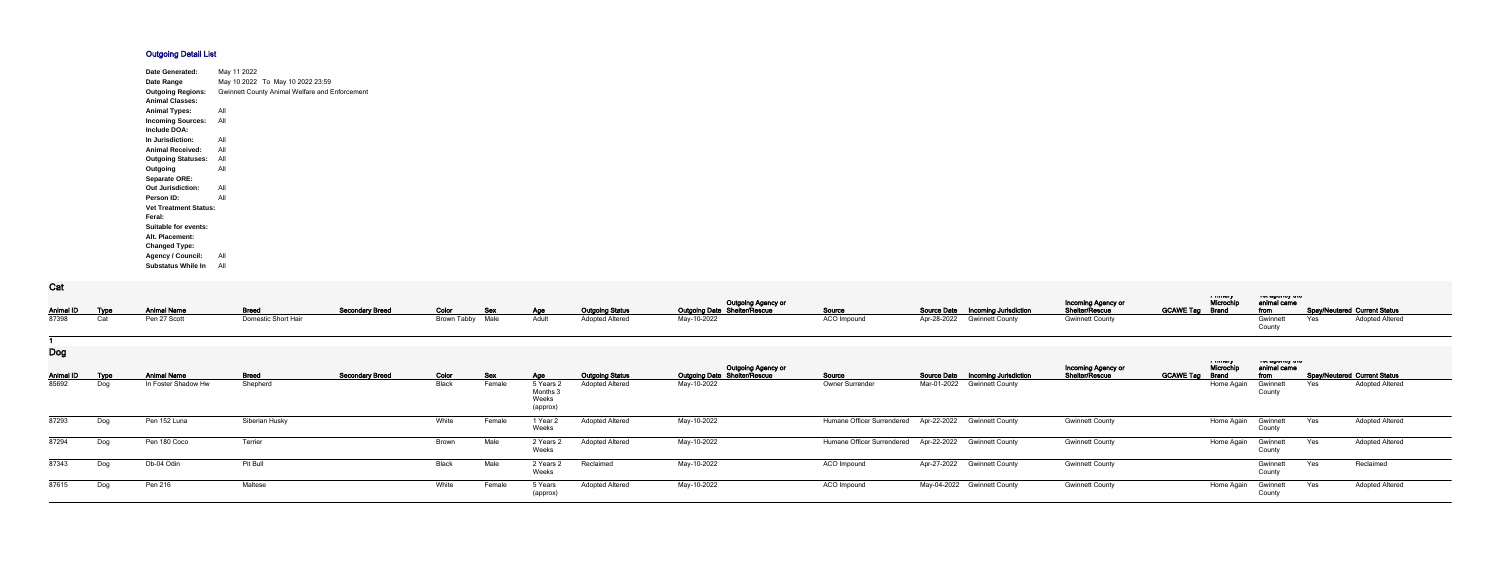| 87655 | Dog | Db3 Sugar       | <b>American Bully</b> |                         | Tri Color | Female | 3 Years  | Reclaimed           | May-10-2022                                                          | ACO Impound | May-06-2022 Gwinnett County | <b>Gwinnett County</b> | 24 Hour Pet Gwinnett<br>Watch<br>County | - No | Reclaimed           |
|-------|-----|-----------------|-----------------------|-------------------------|-----------|--------|----------|---------------------|----------------------------------------------------------------------|-------------|-----------------------------|------------------------|-----------------------------------------|------|---------------------|
| 87656 | Dog | Db3 Free        | American Pit Bull     |                         | White     | Female | 3 Years  | Reclaimed           | May-10-2022                                                          | ACO Impound | May-06-2022 Gwinnett County | <b>Gwinnett County</b> | Home Again Gwinnett<br>Count            | No   | Reclaimed           |
| 87678 | Dog | Sx Fay          | Chihuahua             |                         | Tan       | Female | 12 Years | <b>Transfer Out</b> | May-10-2022 Society of Humane Friends of ACO Impound<br>Georgia, Inc |             | May-07-2022 Gwinnett County | <b>Gwinnett County</b> | Home Again Gwinnett                     | Yes  | <b>Transfer Out</b> |
| 87706 | Dog | Pen 227 Gilbert | Maltese               | <b>Poodle Miniature</b> | White     | Male   | 14 Years | Reclaimed           | May-10-2022                                                          | ACO Impound | May-09-2022 Gwinnett County | <b>Gwinnett County</b> | Gwinnett<br>County                      | Yes  | Reclaimed           |

## **9**

**Kitten**

| <b>Animal ID</b> | <b>Type</b> | <b>Animal Name</b> | <b>Breed</b>               | <b>Secondary Breed</b> | Color                  | Sex     |                                    | <b>Outgoing Status</b> | <b>Outgoing Agency or</b><br>Outgoing Date Shelter/Rescue | Source      | <b>Source Date</b> | <b>Incoming Jurisdiction</b> | Incoming Agency or<br>Shelter/Rescue | <b>GCAWE Tag</b> | <b>TERRITARY</b><br>Microchip<br><b>Brand</b> | not agonoy uro<br>animal came<br>from |     | <b>Spay/Neutered Current Status</b> |
|------------------|-------------|--------------------|----------------------------|------------------------|------------------------|---------|------------------------------------|------------------------|-----------------------------------------------------------|-------------|--------------------|------------------------------|--------------------------------------|------------------|-----------------------------------------------|---------------------------------------|-----|-------------------------------------|
| 86936            | Kitten      | Riddick            | Domestic Short Hair        |                        | Orange Tabby Male      |         | <u>Age</u><br>12 Weeks<br>(approx) | <b>Adopted Altered</b> | May-10-2022                                               | ACO Impound | Apr-07-2022        | <b>Gwinnett County</b>       | <b>Gwinnett County</b>               |                  | Home Agair                                    | Gwinnet<br>County                     | Yes | <b>Adopted Altered</b>              |
| 87518            | Kitten      | Sx Phish Food      | Domestic Medium Hair       |                        | <b>Black</b>           | Female  | 8 Weeks                            | <b>Transfer Out</b>    | May-10-2022 Pippi's Place Pet Rescue                      | ACO Impound |                    | May-02-2022 Gwinnett County  | <b>Gwinnett County</b>               |                  | Home Again                                    | Gwinnett<br>County                    | No  | <b>Transfer Out</b>                 |
| 87671            | Kitten      | Pen 20 Bart        | Domestic Short Hair        |                        | Black                  | Male    | 8 Weeks<br>(approx)                | <b>Adopted Altered</b> | May-10-2022                                               | ACO Impound |                    | May-07-2022 Gwinnett County  | <b>Gwinnett County</b>               |                  | Home Again                                    | Gwinnett<br>County                    | Yes | <b>Adopted Altered</b>              |
| 87672            | Kitten      | Pen 20 Lisa        | Domestic Short Hair        |                        | Black<br>Tortoiseshell | Female  | 8 Weeks<br>(approx)                | <b>Adopted Altered</b> | May-10-2022                                               | ACO Impound |                    | May-07-2022 Gwinnett County  | <b>Gwinnett County</b>               |                  | Home Again                                    | Gwinnett<br>County                    | Yes | <b>Adopted Altered</b>              |
| 87673            | Kitten      | Pen 22 Moe         | <b>Domestic Short Hair</b> |                        | <b>Black</b>           | Male    | 8 Weeks<br>(approx)                | <b>Adopted Altered</b> | May-10-2022                                               | ACO Impound |                    | May-07-2022 Gwinnett County  | <b>Gwinnett County</b>               |                  | Home Again                                    | Gwinnett<br>County                    | Yes | <b>Adopted Altered</b>              |
| 87674            | Kitten      | Pen 22 Maggie      | Domestic Short Hair        |                        | Calico                 | Female  | 8 Weeks<br>(approx)                | <b>Adopted Altered</b> | May-10-2022                                               | ACO Impound |                    | May-07-2022 Gwinnett County  | <b>Gwinnett County</b>               |                  | Home Again                                    | Gwinnett<br>County                    | Yes | <b>Adopted Altered</b>              |
| 87675            | Kitten      | Pen 21 Homer       | Domestic Short Hair        |                        | Buff                   | Male    | 8 Weeks<br>(approx)                | <b>Adopted Altered</b> | May-10-2022                                               | ACO Impound |                    | May-07-2022 Gwinnett County  | <b>Gwinnett County</b>               |                  | Home Again                                    | Gwinnett<br>County                    | Yes | <b>Adopted Altered</b>              |
| 87676            | Kitten      | Pen 21 Marge       | Domestic Short Hair        |                        | <b>Black</b>           | Female  | 8 Weeks<br>(approx)                | <b>Adopted Altered</b> | May-10-2022                                               | ACO Impound |                    | May-07-2022 Gwinnett County  | <b>Gwinnett County</b>               |                  | Home Again                                    | Gwinnett<br>County                    | Yes | <b>Adopted Altered</b>              |
| 87746            | Kitten      | Intake             | Domestic Short Hair        |                        | <b>Grey Tabby</b>      | Unknown | 2 Weeks                            | <b>Transfer Out</b>    | May-10-2022 Cat Rangers Rescue                            | ACO Impound |                    | May-10-2022 Gwinnett County  | <b>Gwinnett County</b>               |                  |                                               | Gwinnett<br>County                    | No  | <b>Transfer Out</b>                 |
| 87747            | Kitten      | Intake             | <b>Domestic Short Hair</b> |                        | Buff                   | Unknown | 2 Weeks                            | <b>Transfer Out</b>    | May-10-2022 Cat Rangers Rescue                            | ACO Impound |                    | May-10-2022 Gwinnett County  | <b>Gwinnett County</b>               |                  |                                               | Gwinnett<br>County                    | No  | <b>Transfer Out</b>                 |
| 87748            | Kitten      | Intake             | Domestic Short Hair        |                        | Brown Tabby Unknown    |         | 2 Weeks                            | <b>Transfer Out</b>    | May-10-2022 Cat Rangers Rescue                            | ACO Impound |                    | May-10-2022 Gwinnett County  | <b>Gwinnett County</b>               |                  |                                               | Gwinnett<br>County                    | No  | <b>Transfer Out</b>                 |
| 87749            | Kitten      | Intake             | <b>Domestic Short Hair</b> |                        | Orange Tabby Unknown   |         | 2 Weeks                            | <b>Transfer Out</b>    | May-10-2022 Cat Rangers Rescue                            | ACO Impound |                    | May-10-2022 Gwinnett County  | <b>Gwinnett County</b>               |                  |                                               | Gwinnett<br>County                    | No  | <b>Transfer Out</b>                 |
| 87750            | Kitten      | Intake             | Domestic Short Hair        |                        | Orange Tabby Unknown   |         | 2 Weeks                            | <b>Transfer Out</b>    | May-10-2022 Cat Rangers Rescue                            | ACO Impound |                    | May-10-2022 Gwinnett County  | <b>Gwinnett County</b>               |                  |                                               | Gwinnet<br>County                     | No  | <b>Transfer Out</b>                 |
| 13 <sup>7</sup>  |             |                    |                            |                        |                        |         |                                    |                        |                                                           |             |                    |                              |                                      |                  |                                               |                                       |     |                                     |
| <b>Puppy</b>     |             |                    |                            |                        |                        |         |                                    |                        |                                                           |             |                    |                              |                                      |                  | a music y                                     | יוט עשטויטן וויט                      |     |                                     |

|  |                                               |          |                                               |            |                    | Outgoing Agency or<br>Cutgoing Date Shelter/Rescue<br>Cutgoing Date Shelter/Rescue |             |                                          | <b>Incoming Agency or<br/>Shelter/Rescue</b> | a music | יט נששטווטץ נווט | Microchip animal came<br>GCAWE Tag Brand from Spay/Neutered Current Status |
|--|-----------------------------------------------|----------|-----------------------------------------------|------------|--------------------|------------------------------------------------------------------------------------|-------------|------------------------------------------|----------------------------------------------|---------|------------------|----------------------------------------------------------------------------|
|  | <b>Animal ID Type Animal Name Breed Breed</b> |          | Secondary Breed Color Sex Age Outgoing Status |            |                    |                                                                                    |             | <b>Source Date Incoming Jurisdiction</b> |                                              |         |                  |                                                                            |
|  | 87651 Puppy Db-8 Chase                        | Pit Bull |                                               | Brown Male | 7 Months Reclaimed | May-10-2022                                                                        | ACO Impound | May-06-2022 Gwinnett County              | <b>Gwinnett County</b>                       |         |                  | Home Again Gwinnett No Reclaimed                                           |
|  |                                               |          |                                               |            |                    |                                                                                    |             |                                          |                                              |         |                  |                                                                            |